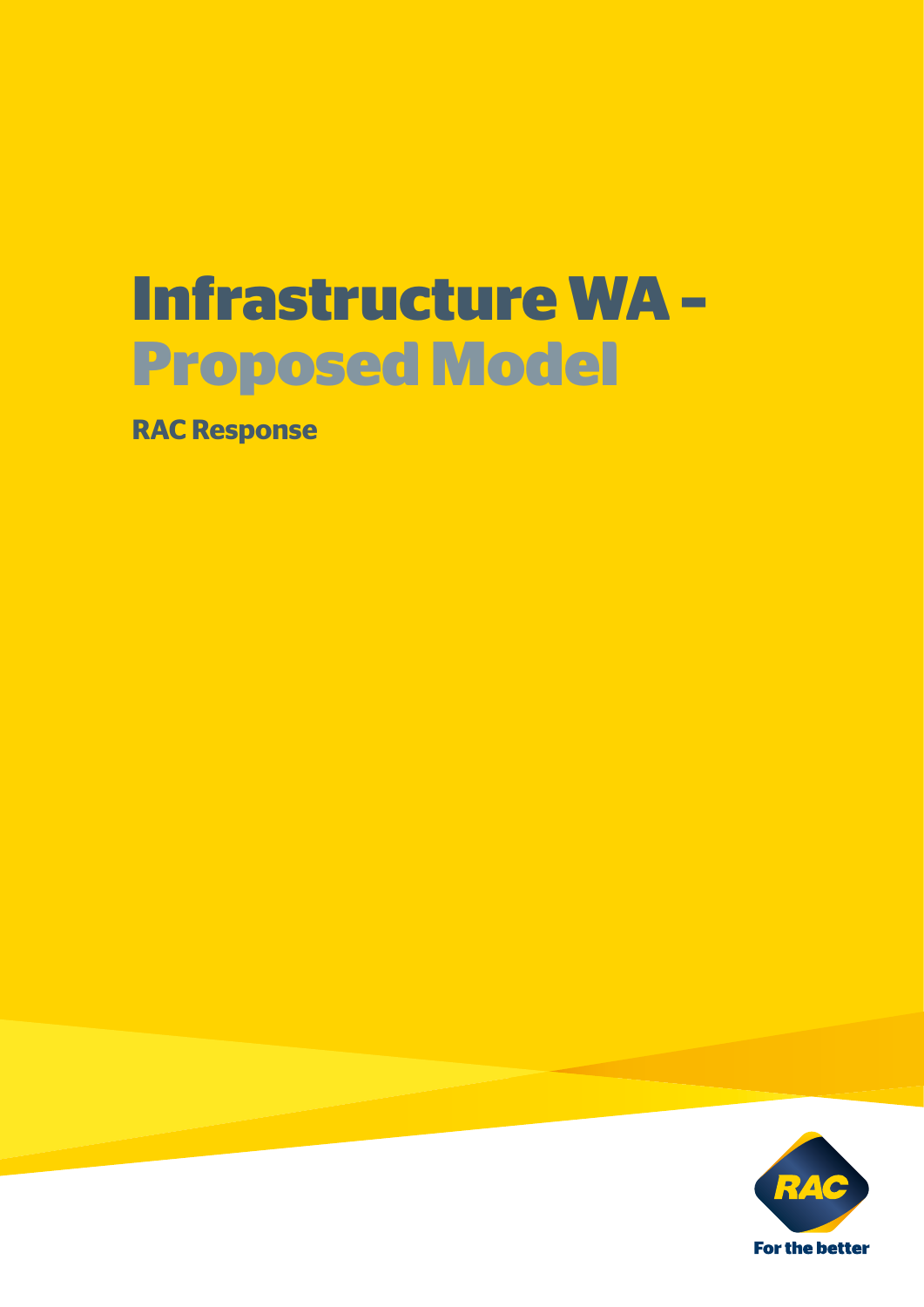## **Infrastructure WA**

We thank the Department of the Premier and Cabinet (DPC) for the opportunity to provide comment on the proposed model for Infrastructure WA (IWA), an independent statutory body to provide expert advice to Government on infrastructure needs and priorities for Western Australia (WA). We also commend the Government for prioritising the establishment of IWA, which was a key election commitment.

## **About RAC**

RAC represents the interests of more than one million Western Australians and is the leading advocate on the mobility issues and challenges facing WA. RAC works collaboratively with all levels of Government to ensure Western Australians have access to safe, easier and more sustainable mobility options.

## **About our submission**

RAC strongly supports the establishment of IWA to provide more rigour and transparency in the planning, assessment and prioritisation of strategically important infrastructure projects. Infrastructure Australia (IA) and infrastructure advisory bodies in other states play a crucial role in ensuring infrastructure decision-making is evidence-based and reflects a long-term view of infrastructure needs. RAC believes, the establishment of a similar independent body in WA will help to ensure the best possible outcomes from public spending on infrastructure and support the State's future economic productivity by creating greater certainty around project delivery to encourage investment from the private sector. The liveability of our State, and the quality of life Western Australians enjoy is also intimately linked to effective infrastructure planning and delivery.

The establishment of IWA has been identified as a key element of the Government's *Plan for Jobs*. Job creation is acknowledged as being of vital importance to the future of the State and would be a positive by-product of all infrastructure investments, and this should be captured through assessments of the wider economic benefits of project proposals. However, as an overarching comment, RAC believes the assessment and identification of infrastructure priorities should be based purely on need and the overall economic benefit of infrastructure delivery.

RAC is broadly supportive of the proposed model for IWA but has some specific comments and recommendations relating to a number of aspects. While it is proposed that IWA's remit would encompass a wide range of infrastructure types, and this is supported, our submission is principally concerned with transport infrastructure (and the interactions with land use planning). Notwithstanding this, the inclusion of information and communications technology is also recognised as being essential, not least due to the flow-on implications for transport connectivity. As we move forward, technology enabling vehicles to 'communicate' with each other (V2V), to road and transport infrastructure (V2I) and other entities that affect the vehicle and vice versa (vehicle-to-everything, or V2X) will become increasingly important.

Our submission is structured to respond to the following aspects of the proposed model for IWA:

- › Establishing IWA.
- › Improving long-term planning.
- › Informing decision-making over the short to medium term.
- › Better quality infrastructure proposals.
- › Other complementary roles.

## **Establishing IWA**

Legislative basis: The proposal to establish IWA under an Act, with details to be set out in regulations, policies and guidelines to provide flexibility over time, is strongly supported.

**Board composition:** The proposed composition of the IWA Board is supported. RAC also welcomes representation of the Transport Portfolio (through the Department of Transport, DoT) on the Board. Likewise, we believe the community's interest is paramount in planning infrastructure in WA and RAC would welcome an opportunity to bring our longstanding evidencebased advocacy approach to infrastructure planning through representation on the IWA Board.

Selection of appropriate board members will be crucial to the success of IWA and it is agreed that individuals should be appointed based on their skills and expertise of direct relevance to the roles and functions of IWA.

Reporting and accountability: The proposal for the IWA Board and Chief Executive Officer (CEO) to report directly to the Premier has benefit, and RAC is not opposed to this. However, as there will be (albeit 'limited') opportunities for the Premier to direct IWA and the proposed long-term (20-year plus) infrastructure strategy (the Strategy) to be developed by IWA will only have the status of 'advice to Government', it will be essential for there to be a robust and transparent reporting, deliberation and accountability process in place. This will help to uphold the credibility of IWA as an independent advisory body and to promote bi-partisan support.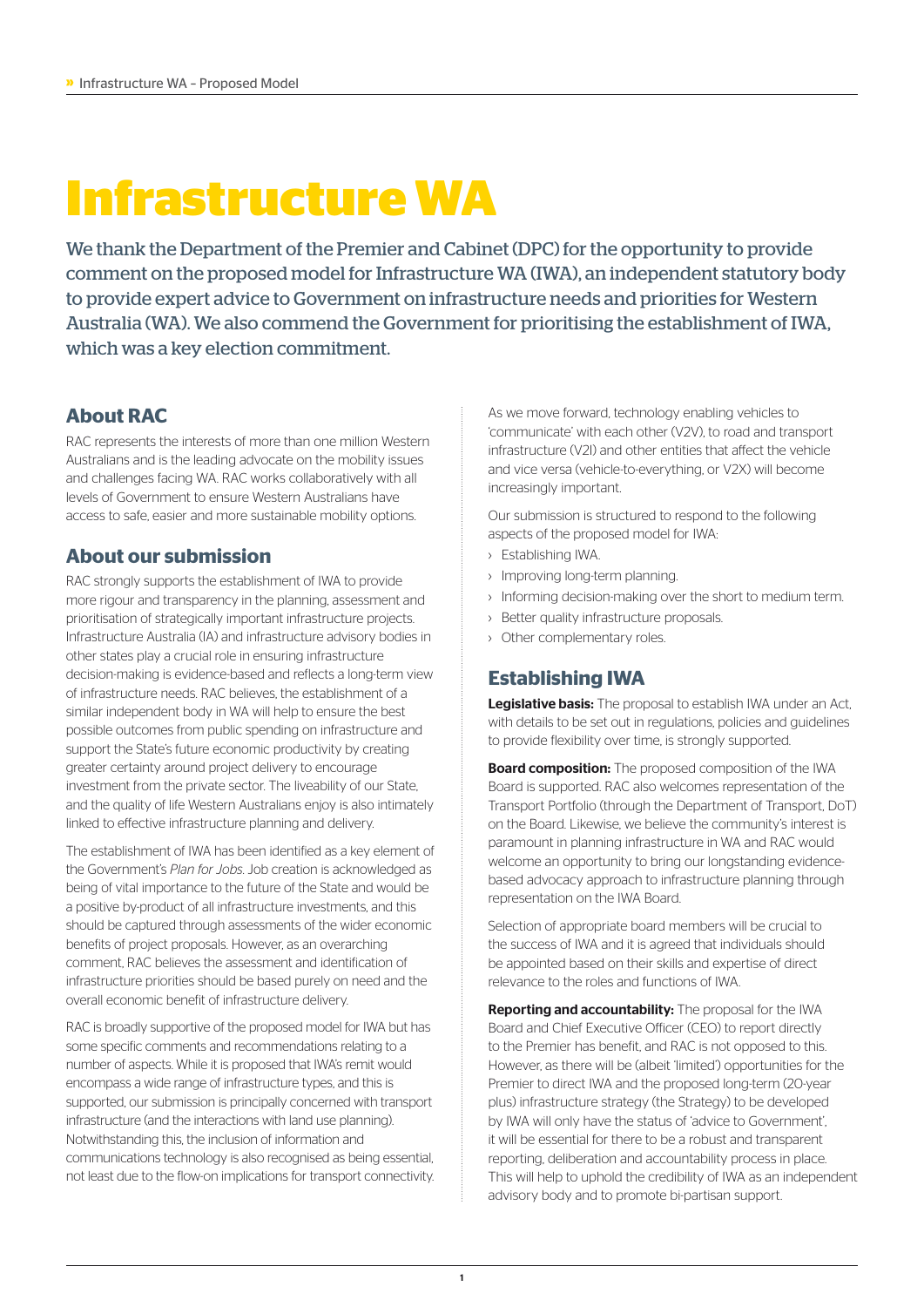

**Timing:** There is no timeline for the establishment and phasing of the roles and functions of IWA set out in the document. However, it is understood from stakeholder briefings that drafting and passage of legislation through Parliament is expected by the end of 2018, with informal commencement prior to that in mid-2018 and formal appointments and commencement by the end of 2018. The informal commencement is understood to include early works on the development of the Strategy, which is expected to take at least two years to develop and this would be followed by the first iteration of the short to medium-term plan early in the next term of Government. Expansion of IWA's remit to include the evaluation of business cases is then proposed to be a second phase in the establishment of IWA, with no advised indicative timeframe.

While it is understandable that the process will take a number of years, and development of the Strategy is and should be the highest priority, this does raise some potential considerations. Firstly, although it is considered important for work to commence as soon as possible on the Strategy development, it will be essential to ensure that doing so prior to the formal commencement of IWA does not comprise its independence. Likewise, the status of projects which would be subject to IWA assessment, once its remit is extended to include this, will need careful consideration to avoid unnecessary delays in delivery of the existing investment program but ensure proposed projects are not 'fast-tracked' to avoid scrutiny and are still subject to rigours assessment.

#### RAC recommendations relating to the establishment of IWA:

- › Increased cross-party engagement should be undertaken following the review of feedback from this public consultation process in an effort to foster bipartisan support and facilitate enactment of the legislation.
- The individual IWA board members should be appointed based on their relevant skills and expertise (e.g. relating to strategic infrastructure planning, delivery, design and construction). The CEO should be appointed by / based on the endorsement of the Board.
- › All IWA strategies, plans, reports, publications and advice to Government should be tabled in Parliament. Likewise, all IWA documentation, along with any direction given by the Premier to IWA should be made publicly available on IWA's website.
- › Appropriate interim measures should be put in place to ensure work progressed by DPC prior to the formal establishment of IWA does not compromise the independence of the Strategy.
- › Ideally, project proposals which have not been positively assessed by IA, or where construction has yet to commence when the first short to mediumterm plan is tabled in Parliament should be subject to assessment by IWA (in line with the intent of IWA).

## **Improving long-term planning**

**Purpose and scope:** RAC strongly agrees that developing, reviewing and updating a coordinated long-term infrastructure strategy should be IWA's key role. It is also agreed that this should set out the vision, identify infrastructure challenges, needs and initiatives and set strategic direction in the planning and provision of infrastructure. While the Strategy must be more than just a list of projects, to guide the development of the short to medium-term infrastructure plan (and a transport sectoral strategy / plan) there would still be a need for it to set out prioritised infrastructure project proposals which are considered to be crucial to addressing the identified challenges and needs for the State over the short, medium and longer term (similar to what has been done by Infrastructure Victoria in its 30-year infrastructure strategy<sup>1</sup>). It is assumed that this is what is meant by 'initiatives', consistent with the definition used by IA for its Infrastructure Priority List, but may also include more well defined projects.

This will help to provide the necessary framework to enable a more holistic approach across agencies and sectors, allowing projects to be coordinated and (where necessary) trade-offs to be made between competing demands for limited funding to guide project prioritisation and investment decisions.

1 Infrastructure Victoria (2016), "Victoria's 30-Year Infrastructure Strategy", http://www.infrastructurevictoria.com.au/sites/default/files/images/IV%2030%20Year%20Strategy%20WEB%20V2.PDF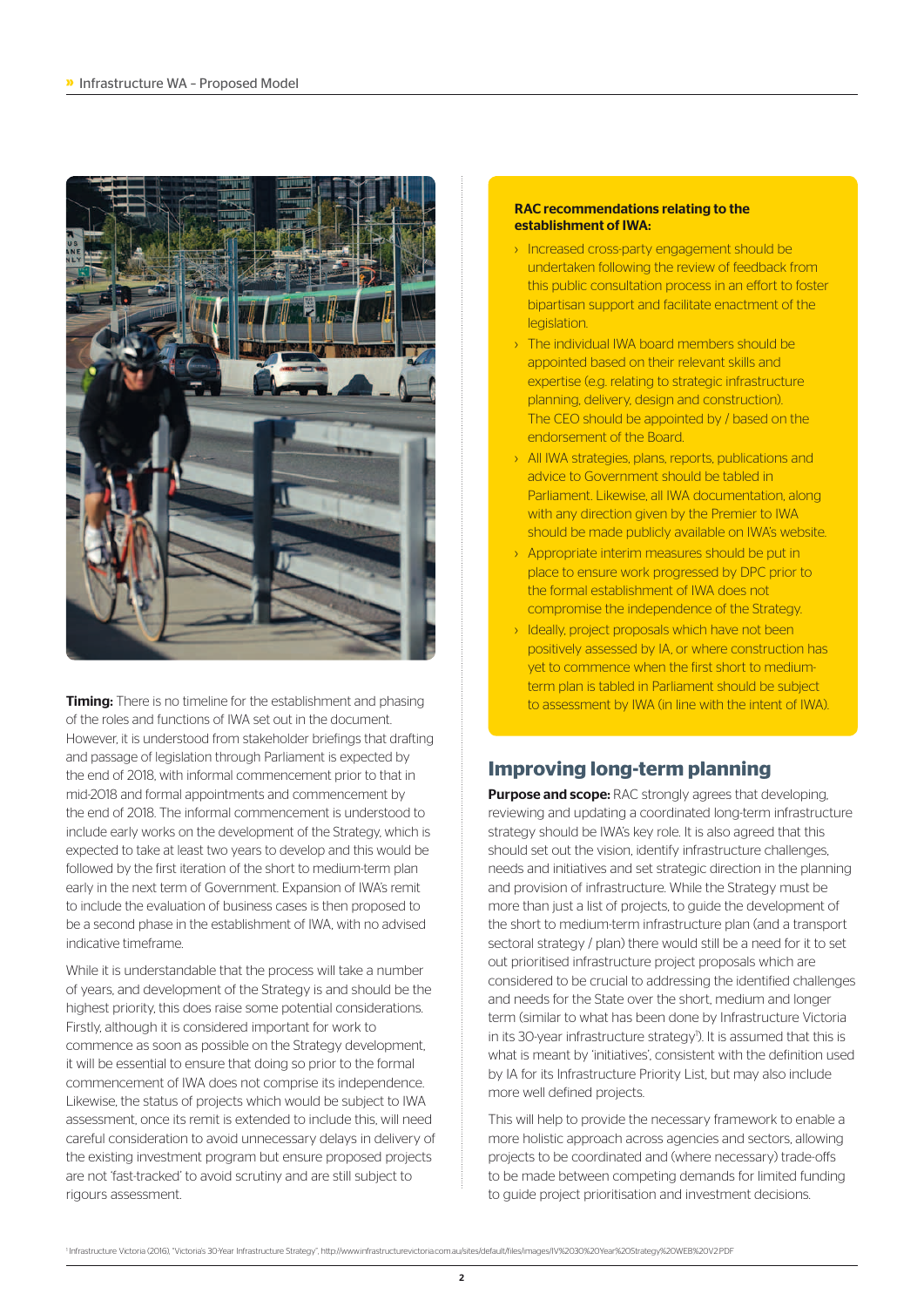As acknowledged in the document, this has long been the 'missing link' in the Government's strategy and policy suite. When looking specifically at the transport sector, a number of strategic transport strategies and plans have been prepared over many years but there is no State-wide strategy and the transport plan for Perth and Peel (*Transport @ 3.5 Million)*, adopted in February 2017, is not considered to provide sufficient strategic direction to give clarity to all agencies involved in planning the State's spatial development and transport networks, as well as the private sector.

Better use of existing assets: The proposal to incorporate both 'build' and 'non-build' options (e.g. smart technology and demand management solutions), as well as regulatory, policy and land use reforms within the remit of IWA, and the scope of the Strategy, is strongly supported.

The deployment of technology solutions as part of infrastructure projects or in place of infrastructure upgrades has been proven to enhance performance of road and public transport networks, and deliver significant economic benefits in other Australian states and overseas.

As part of Smart Freeways schemes (referred to as Smart Motorways in other jurisdictions), technology solutions such as real-time traffic measurement and monitoring, coordinated ramp metering, active lane management and variable speed limits for example have been successful in increasing capacity by 5 to 22 per cent and travel time reliability by up to 60 per cent, as well as reducing crashes by as much as 50 per cent<sup>2</sup>.

As such, Government agencies should be required to assess such options and seek to avoid inducing additional demand for infrastructure in the first instance, which may in part influence the Benefit Cost Ratio (BCR) and justify unnecessarily expenditure / not result in the greatest value for money in the longer term.

Supporting information and strategy review: It is agreed that the Strategy should be informed by an infrastructure audit and capacity assessment to help build the evidence base. This will require IWA to have access to all relevant Government data, research, modelling and analyses, etc. It should also include interrogation and validation of the work undertaken by agencies in developing previous strategies and plans (such as *Perth and Peel @ 3.5 Million* and *Transport @ 3.5 Million*), and identifying, planning and evaluating major projects which are currently or have previously been identified as being strategic priorities for the State to help identify the future challenges, needs and opportunities.



Consideration should also be given to the need for a range of potential future scenarios to be assessed, to help deal with the inherent uncertainties of strategic planning. A recent IA publication<sup>3</sup> demonstrates the effectiveness of strategic planning tools such as scenario analysis in better informing investment and policy decisions over the next 30 years.

To ensure the Strategy remains current, and reflects economic, demographic / societal and technological trends and developments, etc. (which in the context of transport would include the potential opportunities and implications of new and emerging shared, on-demand and driverless mobility options), it is agreed that it should be reviewed and updated at least every five years. There should be no more than one review in any term of Government, and reviews instructed by the Premier should be subject to the recommendations around reporting and accountability discussed earlier.

**Consultation:** The proposal recognises the importance of consultation with industry, local government and community sectors in developing the Strategy and this is welcomed. However, there is no discussion of a proposed formal consultation process, particularly the stages at which there will be opportunities for input, any key stakeholders / bodies that will be consulted, the timeframe for public comment and how feedback would be dealt with.

It will be essential to ensure that consultation by IWA is not just a 'tick box' exercise, and that participation is sought in the development of the Strategy to encourage community and industry buy-in, and ideally bi-partisan support.

Adoption and reporting: As the Strategy will only have the status of an independent report to Government, it will be essential that Government is required to provide a formal response to the Strategy.

<sup>2</sup>Austroads (2016), "Guide to Smart Motorways", https://www.onlinepublications.austroads.com.au/items/AGSM-16.<br><sup>3</sup>Infrastructure Australia (2018), "Future Cities: Planning for our growing population", http://infrastructur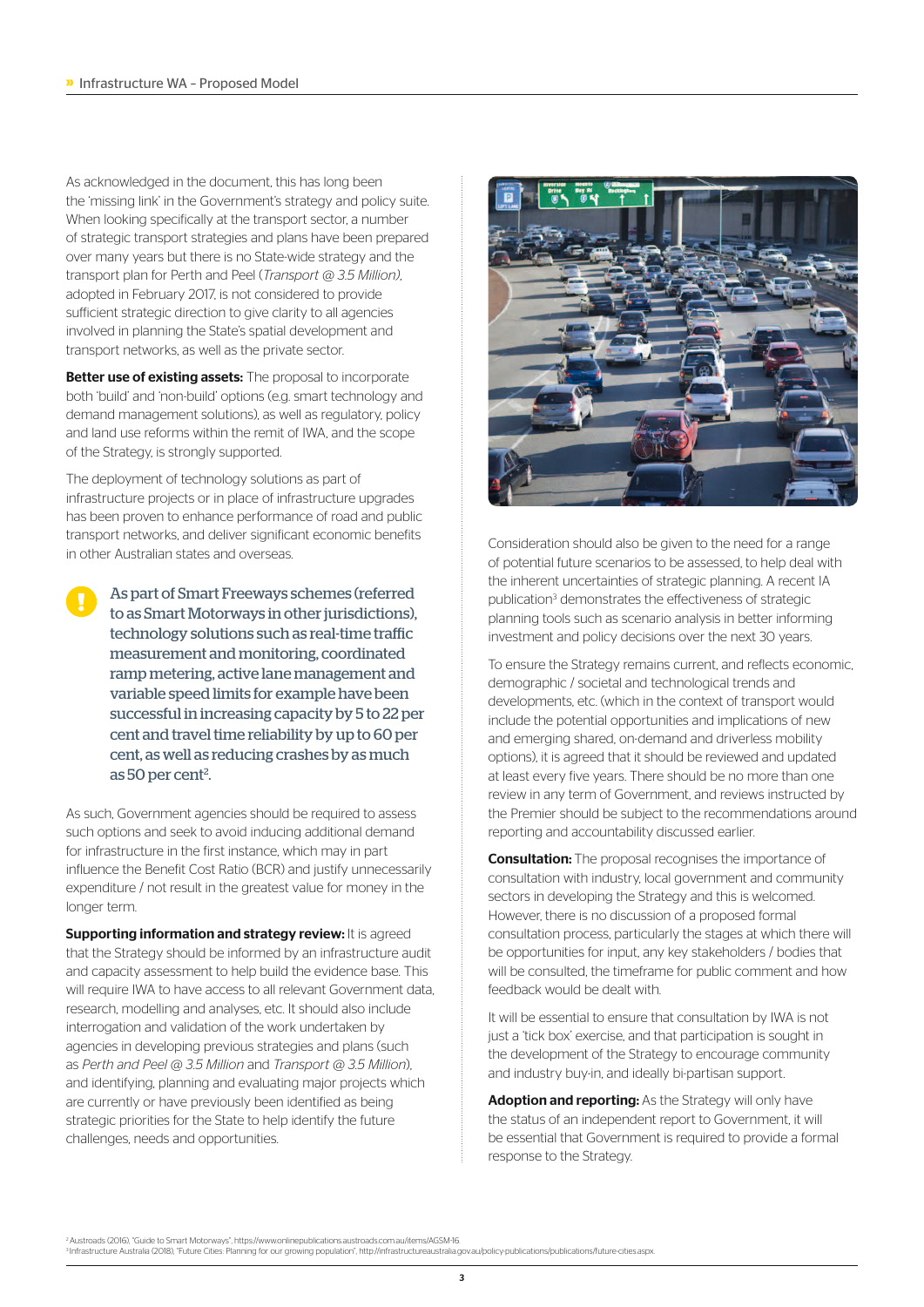#### RAC recommendations relating to improving long-term planning:

- › The Strategy should include prioritised infrastructure project proposals, particularly if the proposal for Government to develop the short to medium-term plan is implemented.
- › It is expected that the assessment of solutions to make better use of existing assets would be a requirement in the development of the short to medium-term plan, sectoral strategies and plans, and most critically business cases.
- › Early strategy development work should include interrogation and validation of planning work previously carried out by agencies, particularly the underlying assumptions, modelling and analyses which informed projects which were previously and are currently identified as strategic priorities.
- › Should a review of the Strategy be instructed by the Premier, this should be tabled in Parliament and reviews should ideally be limited to once per four-year term of Government.
- › The requirement(s) for a formal consultation process should be embedded in the legislation, and this should include the requirement for stakeholder and industry participation in the development of the 20-year Strategy and a minimum of a three month public comment period on the draft Strategy. IWA should be required to prepare a report detailing the consultation feedback and how it has been considered (including the nature, extent and reasoning behind any changes).
- › Government should be required to provide a formal response to the Strategy, within a specified timeframe which should ideally be embedded in the legislation.
- › The Strategy should include recommended Key Performance Indicators (KPIs) to aid monitoring and review of progress in implementing the adopted strategy and in working towards its objectives.

## **Informing decision-making over the short to medium-term**

Short to medium-term infrastructure plan: The development of a plan(s) which sets out prioritised and costed projects for the four-year State Budget period and forward estimates, as well as considering emerging issues beyond that period (five to 10 years), is supported.

Preferably, IWA should be responsible for preparing such a plan to ensure ongoing alignment with the Strategy, with it being tabled in Parliament at least one year prior to upcoming elections. This would then help inform the State's four-year Asset Investment Program (AIP) in the Budget to ensure it remains evidence-based.

#### RAC recommendations regarding informing decision-marking over the short to medium-term:

- › IWA should prepare a short to medium-term plan(s) but as a minimum, IWA's advice to the State Government in its development should be published on the IWA website.
- › The timeframe for release of the short to mediumterm plan, and IWA's advice should ideally be stipulated within the legislation.

## **Better quality infrastructure proposals**

#### Development of proposals / Business case development: Input from IWA in the development of business cases for major infrastructure projects is supported. As referenced in the document, demand forecasting and insufficient assessment of 'do minimum' and alternative options have in the past been a limitation of some business cases. While assessment of a specific project may yield a strong BCR to justify investment, if it has not been robustly assessed and considered against a range of options, including consideration of non-build options as discussed earlier, it may not necessarily be the 'best option'.

As an example in the transport context, a recent BITRE research report<sup>4</sup> drawing on two rounds of ex-post evaluations of national road investment projects concluded that there is considered to be 'much room for improvement in the quality of Australian CBAs if they are to be an effective tool for ranking options and prioritising projects'. Over-estimation in Net Present Value (NPV) was found to be caused by over-estimation of road user benefits, with errors mostly coming from inaccurate traffic forecasts and travel time cost saving estimates.

Given there are acknowledged limitations with the strategic transport and land use models used in WA, for instance the age and depth of source data used to determine travel behaviours, it is imperative that modelling and forecasting methodologies and assumptions are robust.

4 BITRE (2018), "Ex-Post Economic Evaluation of National Road Investment Projects – Volume 1 Synthesis Report", https://bitre.gov.au/publications/2018/rr\_145.aspx.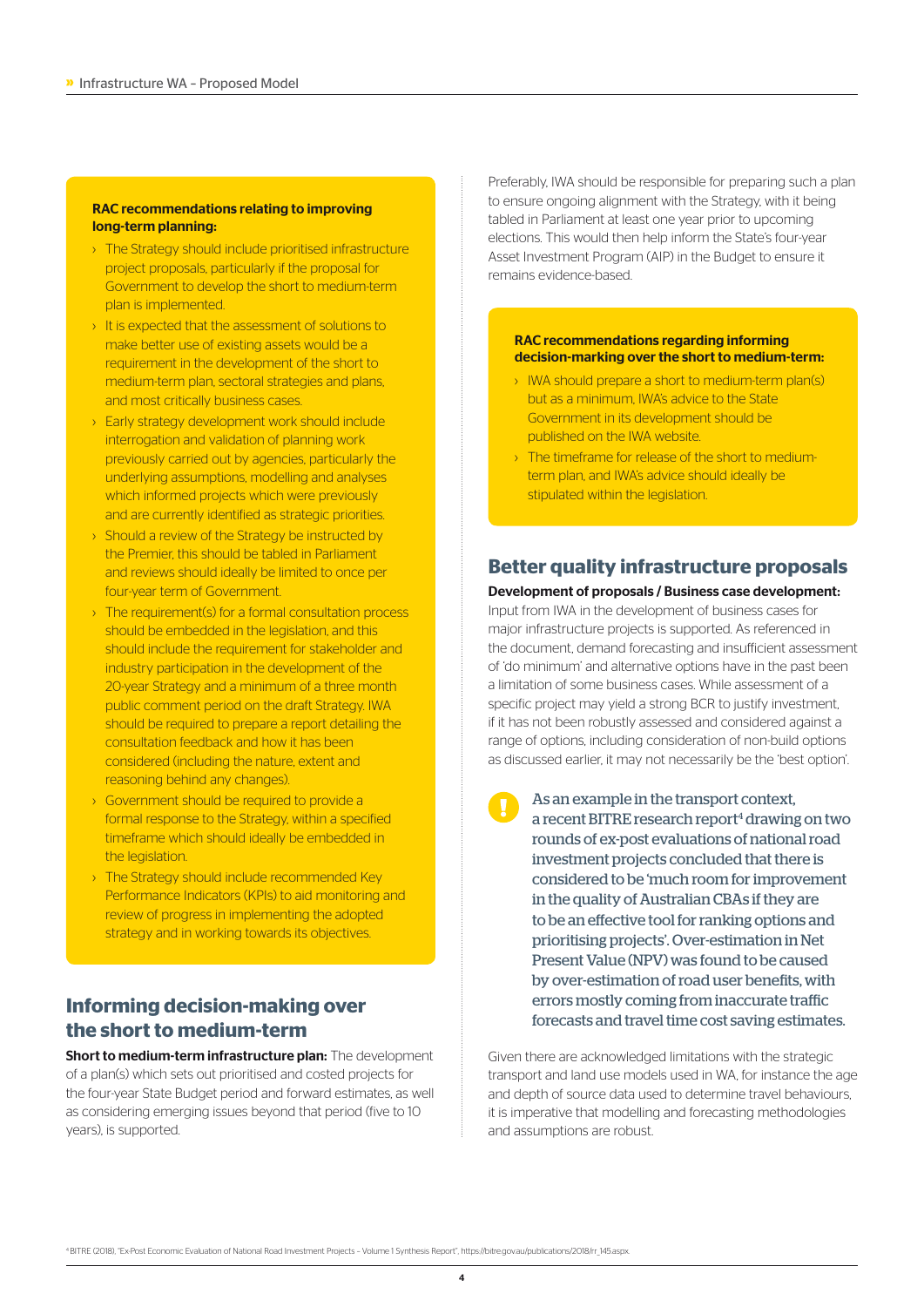This reinforces the case for both independent expert advice as part of the development (and rigorous review) of business cases for infrastructure project proposals. The development (and evaluation) of business cases will need to take into account IA and other Federal funding requirements, to ensure final business cases have a greater likelihood of being assessed positively.

**Evaluation of proposals: It is agreed that evaluation of** infrastructure proposals exceeding \$100 million, focussing on the conceptual, business case and project definition plan stages of the proposal development should be a role for IWA to improve the quality and consistency of business cases.

#### RAC recommendations regarding better quality infrastructure proposals:

- › IWA's role in supporting the development of business cases could include establishing guidelines / a template to ensure consistency with IA's and Federal funding requirements.
- › It is considered that there may be value in exploring an interim approach to ensure IWA has some form of advisory role in relation to major city-shaping projects prior to the expansion of its remit to include evaluation of business cases.

## **Other complementary roles**

**Funding and financing:** There is a clear role for IWA. potentially as part of the planning and concept design stages of a project, in providing advice to project proponents around appropriate funding and financing options which, in part, could reduce government expenditure and provide increased value for money in delivering infrastructure to meet the State's needs. This should include assisting in the identification of projects which could lend themselves to value capture or other more innovative funding or financing approaches (including Public-Private Partnerships and opportunities around the sale of air rights above METRONET Stations for instance), as well as assessing how this may influence the business case and value for money proposition. The selection and design of appropriate funding and financing mechanisms for different projects will be critical to their success, as will demonstrating linkages between the payments being made and the benefits to be received.

In principle, RAC supports the concept of capturing a share of value (or financial gains) received by private landowners and developers, etc. resulting from Government planning decisions and provision of publicly-funded transport infrastructure to offset some of the cost of providing that infrastructure. However, value capture is a complex issue and any mechanisms to be applied to projects would need careful and expert consideration to ensure they are an appropriate, equitable and efficient means of supplementing other funding sources.

The sale of station air rights could help to maximise development opportunities to support the METRONET vision of delivering stations that will provide 'the development of an integrated, transit oriented centre' and support the delivery of the rail infrastructure. Hong Kong's railway was built by MTR, a private company, in exchange for property development rights above and around stations. Similar approaches have been used for London's Crossrail project and in New South Wales. While these examples are in higher density cities where space is at more of a premium there may still be opportunities in Perth.

Further, direct user charges should only be considered as part of a broader reform of taxation on motorists and should not be imposed on top of the existing fuel excise charges as an additional tax. WA consistently does not receive an equitable proportion of the revenue collected from WA motorists and this should be rectified to help ease the burden of transport funding on the State. An RAC commissioned report on Motorist Taxation Revenue and Road Spending, prepared by Acil Allen Consulting, found that for every dollar the Australian Government collected in taxes from WA motorists in 2016-17, only 30 cents was returned for investment in WA roads.

From 2005-06 to 2016-17, the total return to WA motorists from the taxed levied by the Australian Government has averaged 28 cents per dollar collected per annum. Road-user charging is one area where IWA may need to provide advice to Government.

#### Sectoral and other infrastructure strategies and plans:

It is agreed that there would be value in IWA having input to the development of sectoral infrastructure plans, to ensure there is alignment with the endorsed Strategy.

Coordinating land development and the provision of **infrastructure:** It is agreed that IWA should work closely with the Western Australian Planning Commission (WAPC), which has responsibility for strategic land use planning throughout the State, but independence should be maintained and the

roles and responsibilities of both should be clearly defined.

Furthermore, given that the remit of the Infrastructure Coordinating Committee (ICC) is to provide advice to WAPC on planning for infrastructure provision and it is proposed that IWA would perform an advisory and coordination role across Government it is agreed that there will need to be consideration of the ongoing need for the ICC, and potential future interactions.

#### Coordination with Infrastructure Australia and the

**Commonwealth:** It is strongly agreed that IWA would be able to provide considerable value in coordinating and enhancing WA's interactions with IA, which should include the State's inputs to the Infrastructure Priority List (IPL), national infrastructure audit and infrastructure plan.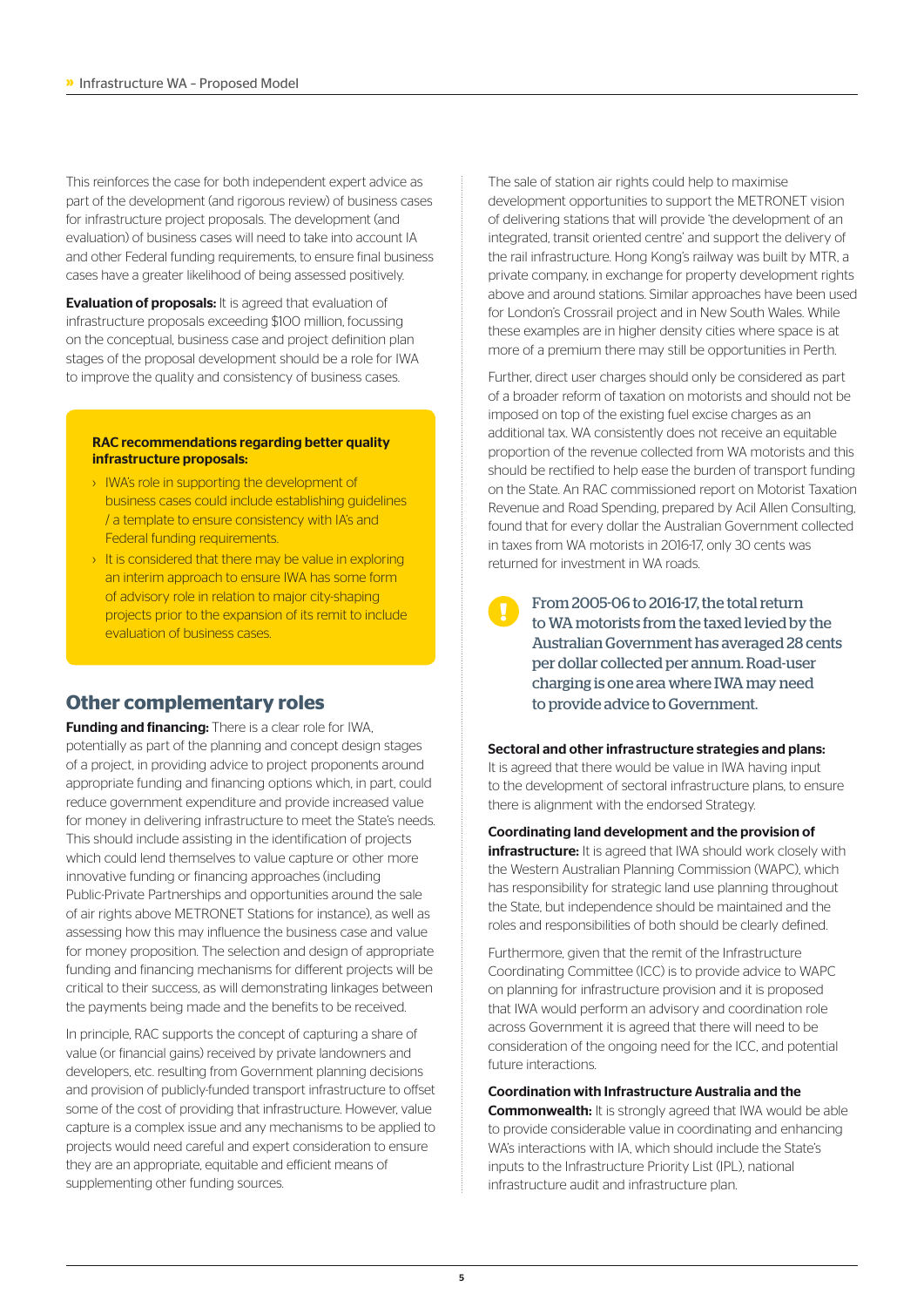RAC recognises an unrivalled opportunity exists for the Australian and WA State governments to develop and invest in targeted transport infrastructure solutions that together will deliver liveability and productivity outcomes for WA and the nation.

Currently, the 2017 IPL which is prepared by IA to document nationally significant infrastructure projects only includes two priority projects for WA (one of which, Perth Freight Link, is no longer considered a priority by the State Government) and a limited number of priority initiatives. It is vital that the 2018 and ongoing updates of the IPL consider other nationally-significant projects and initiatives in WA and improving the consistency and quality of business cases submitted for review by IA will increase the likelihood of WA in attracting increasing levels of funding from the Australian Government.

**Other advice:** It is agreed that it would be appropriate for the Premier to be able to request advice from IWA as necessary on emerging strategic policy issues to help inform decision-making and that IWA should have capacity to propose a forward research program on an annual basis to support its roles and functions, including to inform advice to Government and reviews of the Strategy, etc.

While these may not need to be core functions of IWA, there could be value in IWA having an advisory or evaluation role in relation to:

- $\rightarrow$  ex-post evaluation of the effectiveness and return on investment for major infrastructure projects to help inform future evidence-based decision-making; and
- › market-led proposals, particularly where they would be in the public interest and align with the directions in the endorsed Strategy.

Where project governance structures include a multi-agency taskforce to lead project planning, such as the Westport Taskforce for instance, IWA should have some form of advisory role to ensure alignment with the endorsed Strategy.

#### RAC recommendations regarding other complementary roles for IWA:

- › IWA should have a role in providing advice on funding and financing options, as early as possible in the project development but should also have the capacity to assess the influence on business cases and make recommendations around alternative approaches at the evaluation stage if necessary.
- IWA's input in the development of sectoral strategies and plans should extend to cross-sectoral engagement and participation to ensure an iterative and holistic approach is taken, particularly across transport and land use planning for example.
- › Consideration should be given to the need for, and value of, IWA having additional advisory and evaluation roles such as in relation to ex-post evaluation and market-led proposals and IWA's budget allocation should reflect all of its roles and functions (and should be included in the State Budget from 2018/19 onwards).

We thank the State Government for this opportunity to provide input into the establishment of IWA, which we envisage will be of crucial importance in ensuring infrastructure decisions are transparent and evidence-based and create value and increased stability for the future productivity of the State and Australia. We trust RAC's response will be of use to DPC in finalising the model.